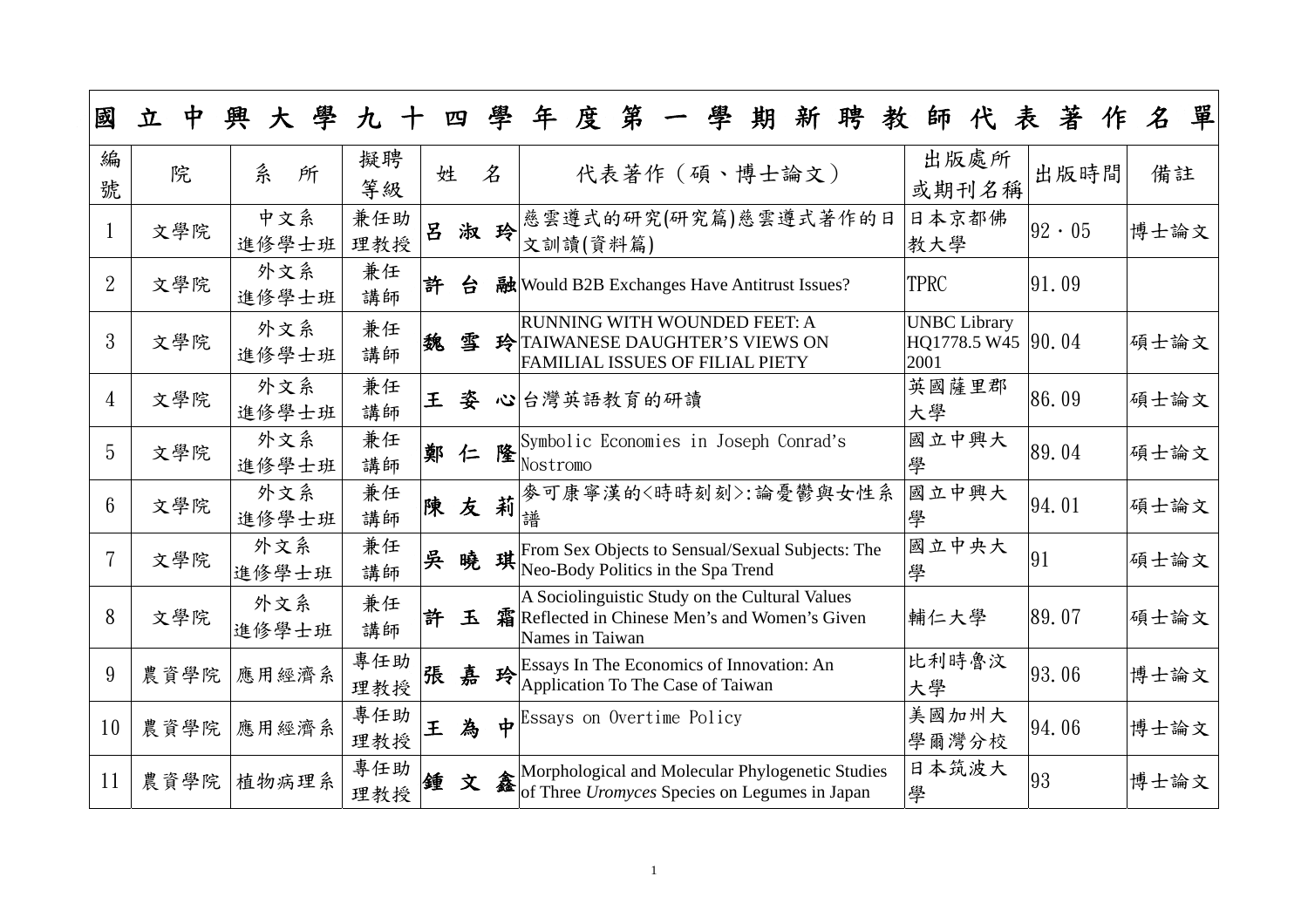| 12 | 農資學院 | 水土保持系 | 專任助<br>理教授             | 錢 | 滄 |   | 海 Analysis of a Membrane Shell with Application to<br>Crystalline Lens Accommodation                                                                         | 美國德州大學<br>阿靈頓分校                                                  | 92.8   | 博士論文 |
|----|------|-------|------------------------|---|---|---|--------------------------------------------------------------------------------------------------------------------------------------------------------------|------------------------------------------------------------------|--------|------|
| 13 | 農資學院 | 生物科技所 | 兼任<br>教授               | 楊 | 淑 | 美 | VP1 of foot-and-mouth disease virus induces<br>apoptosis via Akt signaling pathways.                                                                         | J.Biol.Chem                                                      | 93, 10 |      |
| 14 | 農資學院 | 生物科技所 | 兼任助<br>理教授             | 鄭 | 秋 |   | Transgenic tomato plants expressing the Arabidopsis<br>萍 $\vert NPRI \vert$ gene confer enhanced resistance to a spectrum<br>of fungal and bacterial disease | Transgenic<br>Research                                           | 93, 08 |      |
| 15 | 理學院  | 化學系   | 專任<br>教授               | 徐 | 新 |   | Reaction of CpW(CO)2( $\mu$ -PPh2)Mo(CO)5 and<br>$\mathcal{H}$ Fe2( $\mu$ -S2)(CO)6-Unsual Fragmentation and<br>Coordination of Fe2( $\mu$ -S2)(CO)6         | Organometallics $ 93, 03$                                        |        |      |
| 16 | 理學院  | 應用數學系 | 兼任助<br>理教授             |   | 宗 | 儀 | On modeling data from degradation sample paths<br>over time                                                                                                  | Australian and<br>New Zealand<br>Journal of<br><b>Statistics</b> | 92.09  |      |
| 17 | 理學院  | 物理系   | 專任<br>教授               | 陳 | 洋 |   | $\bar{\mathcal{F}}$ Magnetic Ordering and Spin Reorientation in ErGa3                                                                                        | Phys.Rev.B                                                       | 91.12  |      |
| 18 | 工學院  | 電機系   | 專任<br>教授               | 陳 | 貴 |   | Generally Applicable Self-masked Dry Etching<br>Technique for Nanotip Arrays Formation                                                                       | Nano Letters.                                                    | 93, 02 |      |
| 19 | 工學院  | 電機系   | 專任<br>副教授              | 黄 | 穎 | 聰 | Novel Algorithms and VLSI Design for Division over<br>GF(2, 0)                                                                                               | <b>IEICE TRANS</b>                                               | 91.05  |      |
| 20 | 工學院  | 電機系   | 兼任<br>副教授              | 劉 | 文 |   | 翔利用熱釋放儀研究不同的二氧化矽性                                                                                                                                            | 中國材料科<br>學 2003年會                                                | 92     |      |
| 21 | 工學院  | 電機系   | __<br>- 專任助   張<br>理教授 |   | 書 |   | Energy Band Structure of Strain Si_xCx alloys on<br>$\mathbf{\mathbf{\ddot{d}}}\mathbf{Si}$ (001)Substrate                                                   | J.Appel.<br>Phys.                                                | 91     |      |
| 22 | 工學院  | 電機系   | 兼任助<br>理教授             | 葉 | 家 |   | Iteration-free clustering algorithm for nonstationary<br>$\hat{\mathbf{\mathcal{Z}}}$ image database                                                         | <b>IEEE</b><br>Transactions on $ 92, 06$<br>Multimedia           |        |      |
| 23 | 工學院  | 精密工程所 | 兼任助<br>理教授             | 薛 | 英 | 家 | Transformation of microcrystalline silicon films by<br>excimer-laser-induced crystallization                                                                 | Thin Solid<br>Films                                              | 93,08  |      |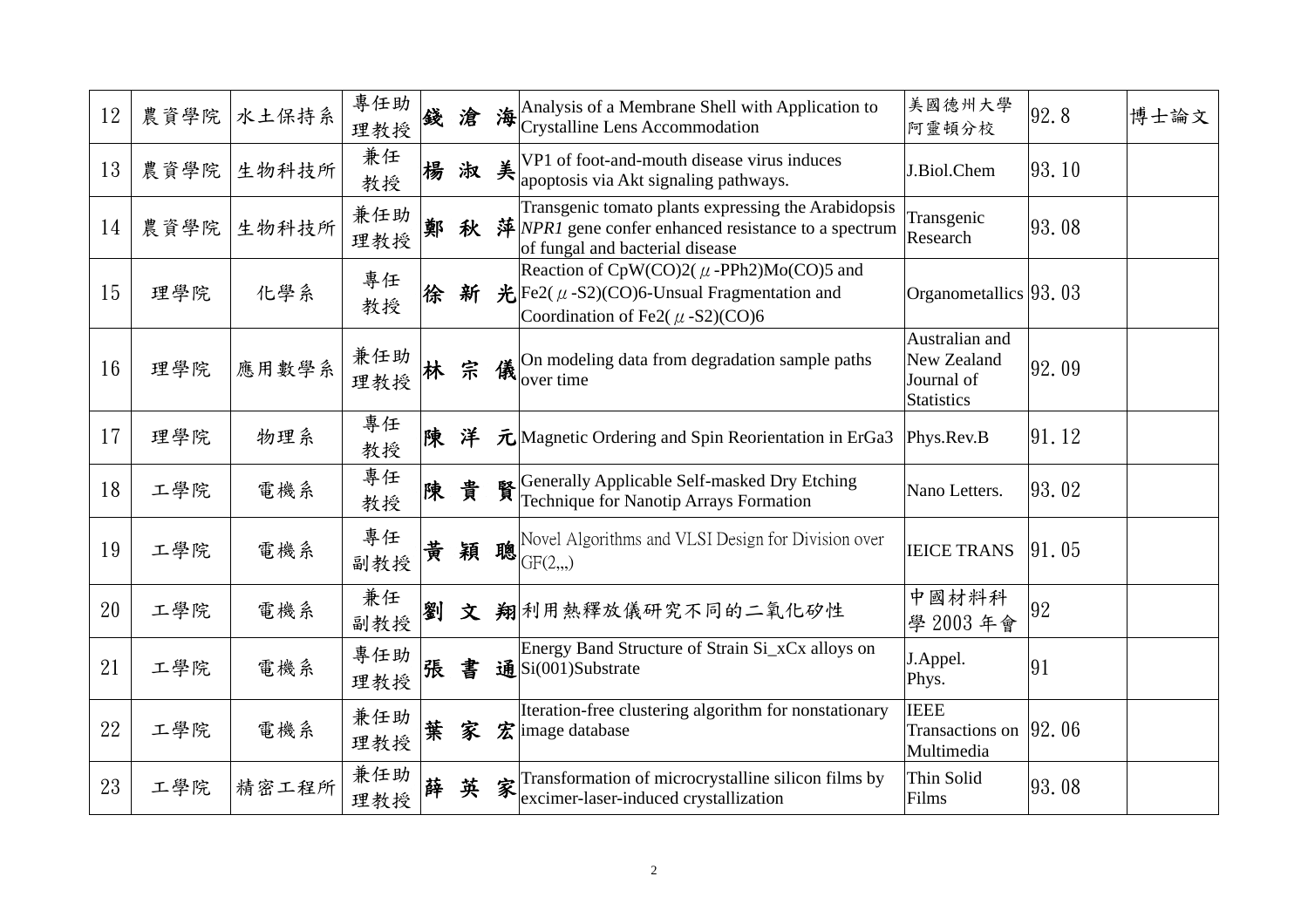| 24 | 工學院  | 精密工程所 | 專任助<br>理教授 | 王 | 東 |   | $\mathbf{\hat{\mathcal{F}}}$ Plastic and Analysis of Engineering Materials and<br><b>Welded Structures</b>                                                                                   | 美國密西根<br>大學                                                          | 93    | 博士論文 |
|----|------|-------|------------|---|---|---|----------------------------------------------------------------------------------------------------------------------------------------------------------------------------------------------|----------------------------------------------------------------------|-------|------|
| 25 | 生科院  | 生物醫學所 | 兼任<br>教授   | 張 | 建 | 國 | Abnormal expression of JUNB gene in hepatocellular $_{\text{Onceology}}$<br>carcinoma                                                                                                        |                                                                      | 94.01 |      |
| 26 | 生科院  | 生物醫學所 | 專任助<br>理教授 | 莊 | 秀 |   | Proteasome-mediated degradation of<br>$\frac{1}{2}$ cotranslationaaly damaged proteins involves<br>translation elongation factor 1A.                                                         | Molecular and<br><b>Cellular Biology</b>                             | 94.09 |      |
| 27 | 獸醫學院 | 獸醫系   | 兼任<br>教授   | 費 | 昌 |   | Differential diagnosis of five avian <i>Eimeria</i> species<br>$\vec{\mathbf{B}}$ by polymerase chain reaction using primers derived<br>from the internal transcribed spacer1(ITS-1)sequence | Veterinary<br>Parasitology                                           | 92.07 |      |
| 28 | 獸醫學院 | 獸醫系   | 專任助<br>理教授 | 賴 | 政 | 宏 | 台灣中地區犬心絲蟲症之研究:流行病學及<br>致病轉機                                                                                                                                                                  | 國立中興大                                                                | 90.11 | 博士論文 |
| 29 | 獸醫學院 | 獸醫公衛所 | 兼任<br>教授   | 潘 | 銘 |   | Identification Leptospira santarosai serovar shermani FEMS<br>$\mathbf{E}$ specific sequences by suppression subtractive<br>hybridization                                                    | Microbiology<br>Letters                                              | 93.04 |      |
| 30 | 獸醫學院 | 獸醫公衛所 | 兼任<br>副教授  |   | 勇 | 柏 | The Construction and Use of the Electric Atlas of<br>Cancer Mortality and Incidence in Taiwan                                                                                                | 台灣公共衛<br>生雜誌                                                         | 92.09 |      |
| 31 | 獸醫學院 | 獸醫公衛所 | 專任助<br>理教授 | 邱 | 松 |   | Molecular and epidemiologic characteristic of<br>腎 Japanese encephalitis virus isolated from a<br>paddy-free islet                                                                           | 國立台灣大<br>學                                                           | 90.06 | 博士論文 |
| 32 | 獸醫學院 | 獸醫公衛所 | 專任助<br>理教授 |   | 維 |   | Herpes Simplex Virus Type-1Infection And ND10<br>莉 Characteristics In Cultured Fibroblast And<br>Neuronal-Like Cells                                                                         | 英國格拉斯<br>哥大學                                                         | 91.05 | 博士論文 |
| 33 | 社管院  | 行銷學系  | 專任<br>教授   | 渥 |   |   | $\frac{1}{4}$ Service failures away from home: benefits in<br>$\mathbf{z}$ intercultural service encounters                                                                                  | International<br>Journal of<br><b>Service Industry</b><br>Management | 92.05 |      |
| 34 | 社管院  | 行銷學系  | 專任助<br>理教授 | 吳 | 志 | 文 | An Empirical Study of Marketing Environment<br>Strategy and Performance in the Property Market                                                                                               | 英國格拉斯<br>哥大學                                                         | 92.09 | 博士論文 |
| 35 | 社管院  | 財物金融系 | 兼任助<br>理教授 |   |   |   | The Impact Research-Led Agricultural Productivity<br>霖 Growth on Poverty Reduction in Africa, Asia and<br>Latin America                                                                      | World<br>Depatment                                                   | 92.07 |      |